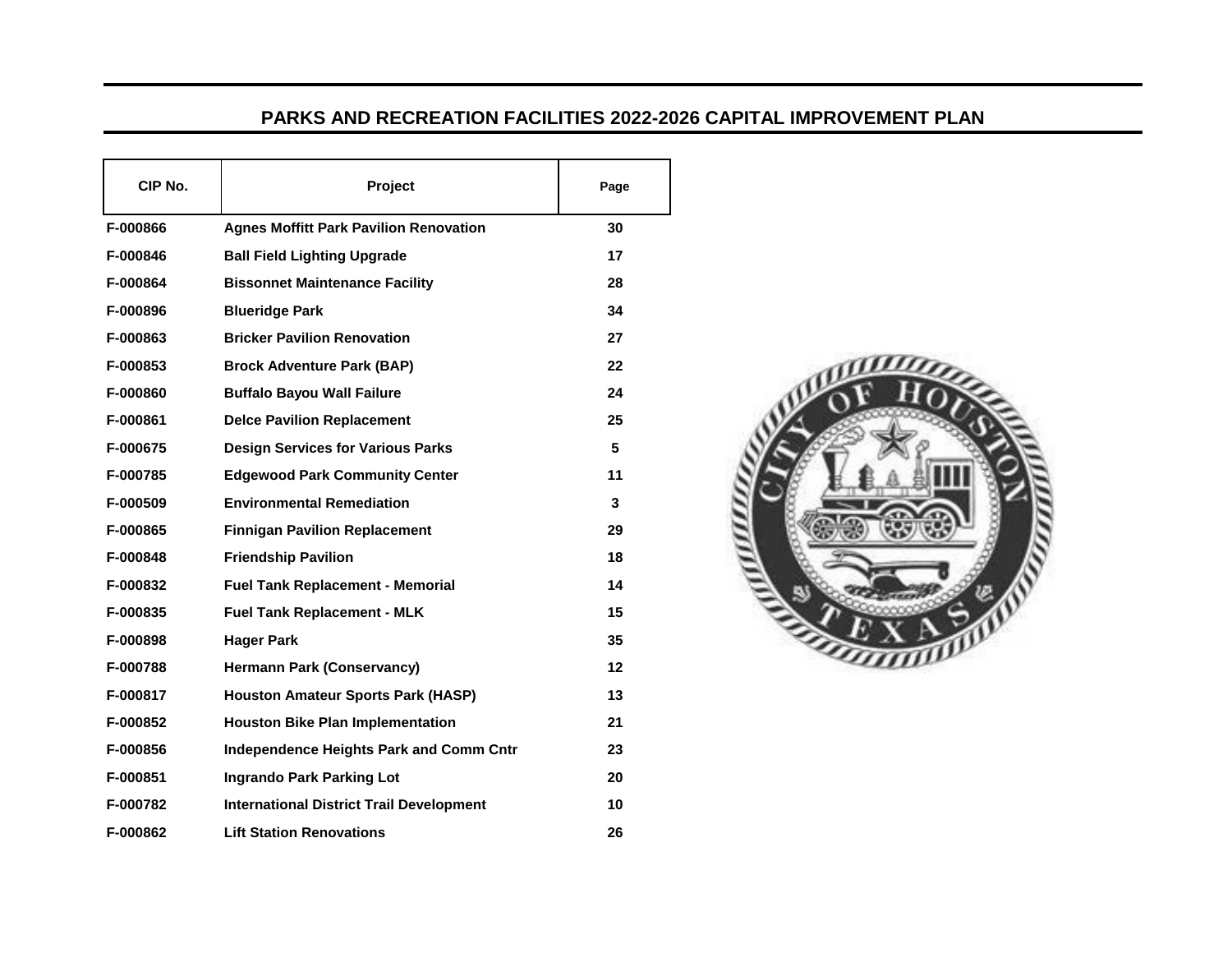## **PARKS AND RECREATION FACILITIES 2022-2026 CAPITAL IMPROVEMENT PLAN**

| CIP No.         | Project                                             | Page |
|-----------------|-----------------------------------------------------|------|
| F-000880        | <b>Mason Park Roof Replacement</b>                  | 33   |
| F-000871        | <b>Memorial to San Felipe Hike &amp; Bike Trail</b> | 32   |
| F-000869        | <b>New Community Center</b>                         | 31   |
| F-000710        | <b>Parks Facilities Roof Replacements</b>           | 9    |
| F-000900        | <b>Pavilion Condition Assessments</b>               | 36   |
| F-000640        | <b>Pavilion Replacements</b>                        | 4    |
| F-000708        | <b>Playground Replacements</b>                      | 8    |
| <b>F-HARVEY</b> | <b>PRD HARVEY Restoration Projects</b>              | 39   |
| F-000849        | <b>Restroom Building Upgrades</b>                   | 19   |
| <b>F-000SAL</b> | <b>Salary Recovery</b>                              | 38   |
| F-000845        | <b>Splashpad Renovations</b>                        | 16   |
| F-000703        | <b>Swimming Pool Upgrades</b>                       | 6    |
| F-000704        | <b>Sylvan Rodriguez Community Center</b>            | 7    |
| F-000902        | <b>Waldemar Park</b>                                | 37   |